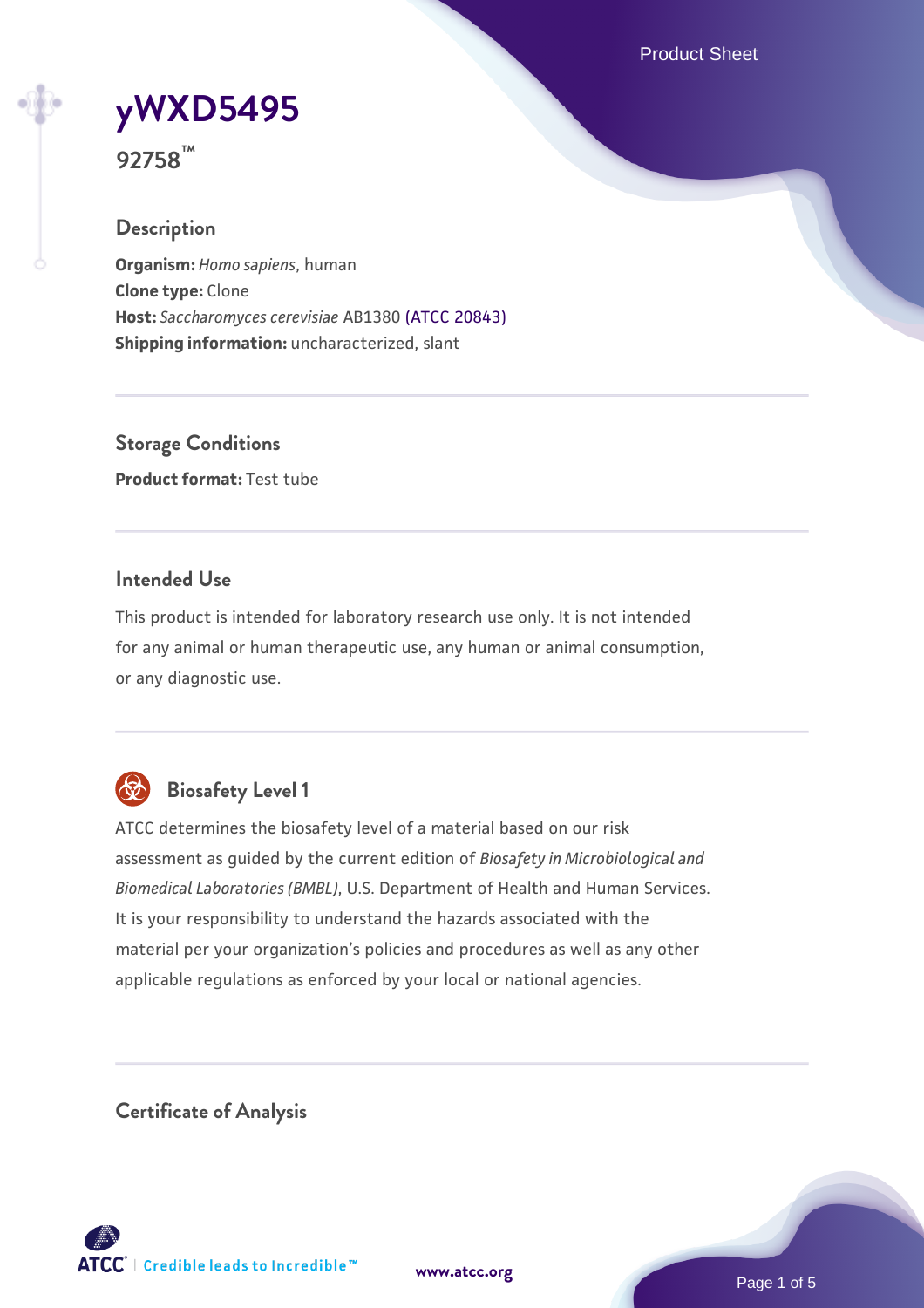#### **[yWXD5495](https://www.atcc.org/products/92758)** Product Sheet **92758**

For batch-specific test results, refer to the applicable certificate of analysis that can be found at www.atcc.org.

## **Insert Information**

**Type of DNA:** genomic **Genome:** Homo sapiens **Chromosome:** X X pter-q27.3 **Gene name:** DNA Segment, single copy **Gene product:** DNA Segment, single copy [DXS4445] **Gene symbol:** DXS4445 **Contains complete coding sequence:** Unknown **Insert end:** EcoRI

## **Vector Information**

**Construct size (kb):** 280.0 **Intact vector size:** 11.454 **Vector name:** pYAC4 **Type of vector:** YAC **Host range:** *Saccharomyces cerevisiae*; *Escherichia coli* **Vector information:** other: telomere, 3548-4235 other: telomere, 6012-6699 Cross references: DNA Seq. Acc.: U01086 **Cloning sites:** EcoRI **Markers:** SUP4; HIS3; ampR; URA3; TRP1 **Replicon:** pMB1, 7186-7186; ARS1, 9632-10376

# **Growth Conditions**

**Medium:** 



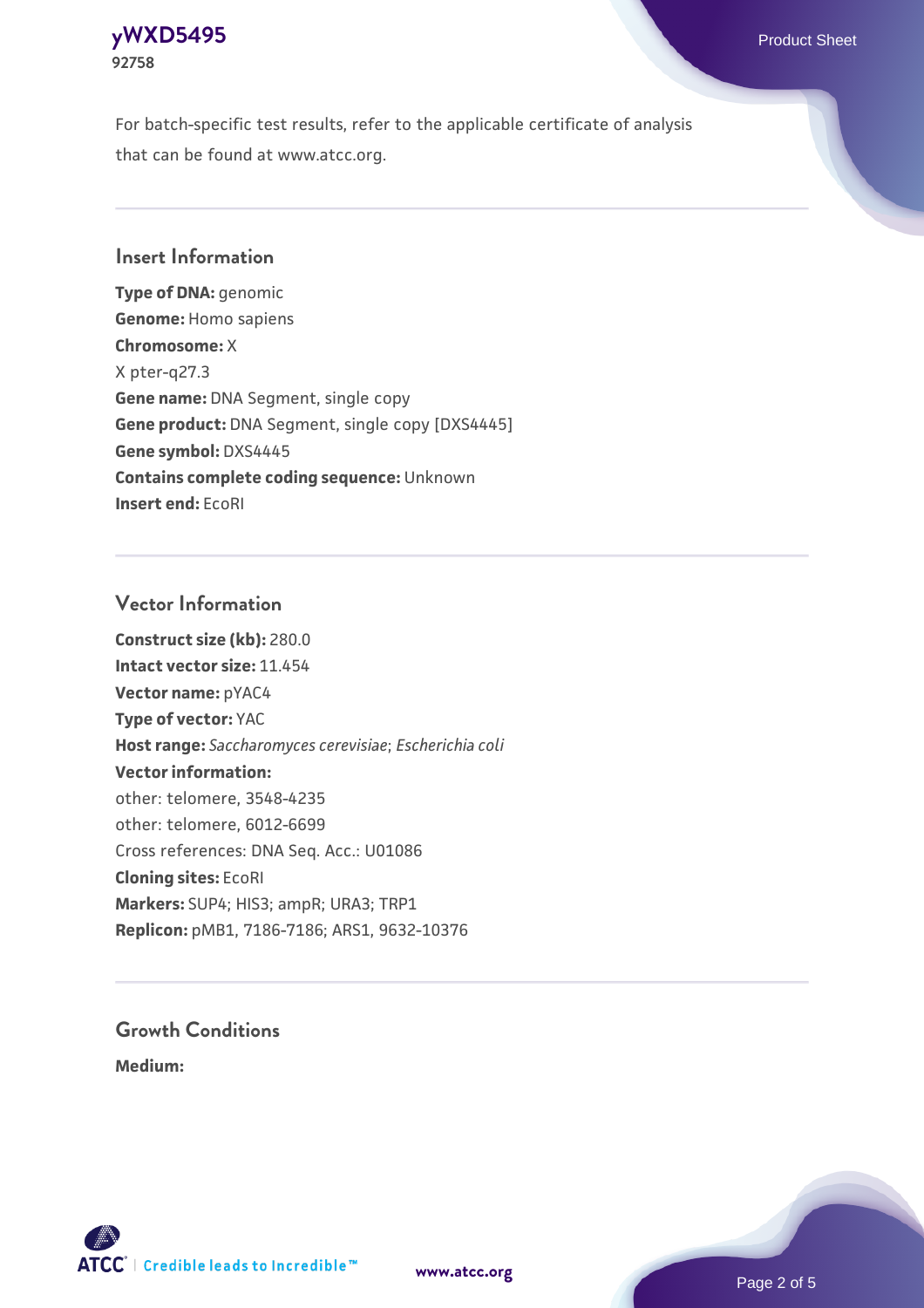#### **[yWXD5495](https://www.atcc.org/products/92758)** Product Sheet **92758**

[ATCC Medium 1245: YEPD](https://www.atcc.org/-/media/product-assets/documents/microbial-media-formulations/1/2/4/5/atcc-medium-1245.pdf?rev=705ca55d1b6f490a808a965d5c072196) **Temperature:** 30°C

#### **Notes**

More information may be available from ATCC (http://www.atcc.org or 703- 365-2620).

# **Material Citation**

If use of this material results in a scientific publication, please cite the material in the following manner: yWXD5495 (ATCC 92758)

# **References**

References and other information relating to this material are available at www.atcc.org.

# **Warranty**

The product is provided 'AS IS' and the viability of ATCC® products is warranted for 30 days from the date of shipment, provided that the customer has stored and handled the product according to the information included on the product information sheet, website, and Certificate of Analysis. For living cultures, ATCC lists the media formulation and reagents that have been found to be effective for the product. While other unspecified media and reagents may also produce satisfactory results, a change in the ATCC and/or depositor-recommended protocols may affect the recovery, growth, and/or function of the product. If an alternative medium formulation or reagent is used, the ATCC warranty for viability is no longer



**[www.atcc.org](http://www.atcc.org)**

Page 3 of 5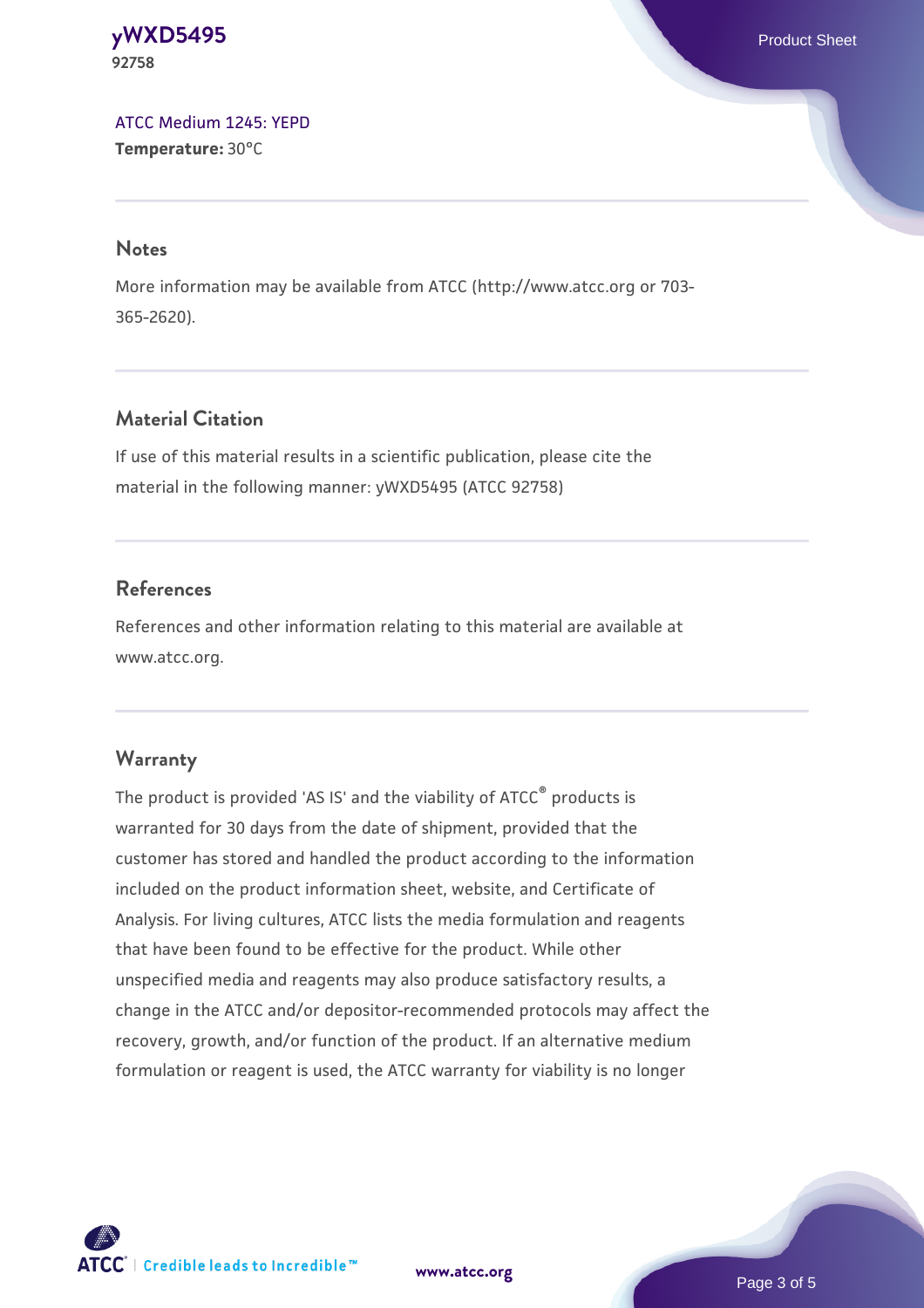**[yWXD5495](https://www.atcc.org/products/92758)** Product Sheet **92758**

valid. Except as expressly set forth herein, no other warranties of any kind are provided, express or implied, including, but not limited to, any implied warranties of merchantability, fitness for a particular purpose, manufacture according to cGMP standards, typicality, safety, accuracy, and/or noninfringement.

#### **Disclaimers**

This product is intended for laboratory research use only. It is not intended for any animal or human therapeutic use, any human or animal consumption, or any diagnostic use. Any proposed commercial use is prohibited without a license from ATCC.

While ATCC uses reasonable efforts to include accurate and up-to-date information on this product sheet, ATCC makes no warranties or representations as to its accuracy. Citations from scientific literature and patents are provided for informational purposes only. ATCC does not warrant that such information has been confirmed to be accurate or complete and the customer bears the sole responsibility of confirming the accuracy and completeness of any such information.

This product is sent on the condition that the customer is responsible for and assumes all risk and responsibility in connection with the receipt, handling, storage, disposal, and use of the ATCC product including without limitation taking all appropriate safety and handling precautions to minimize health or environmental risk. As a condition of receiving the material, the customer agrees that any activity undertaken with the ATCC product and any progeny or modifications will be conducted in compliance with all applicable laws, regulations, and guidelines. This product is provided 'AS IS' with no representations or warranties whatsoever except as expressly set forth herein and in no event shall ATCC, its parents, subsidiaries, directors, officers, agents, employees, assigns, successors, and affiliates be liable for indirect, special, incidental, or consequential damages of any kind in connection with or arising out of the customer's use of the product. While reasonable effort is made to ensure authenticity and reliability of materials on deposit, ATCC is not liable for damages arising from the misidentification or



**[www.atcc.org](http://www.atcc.org)**

Page 4 of 5